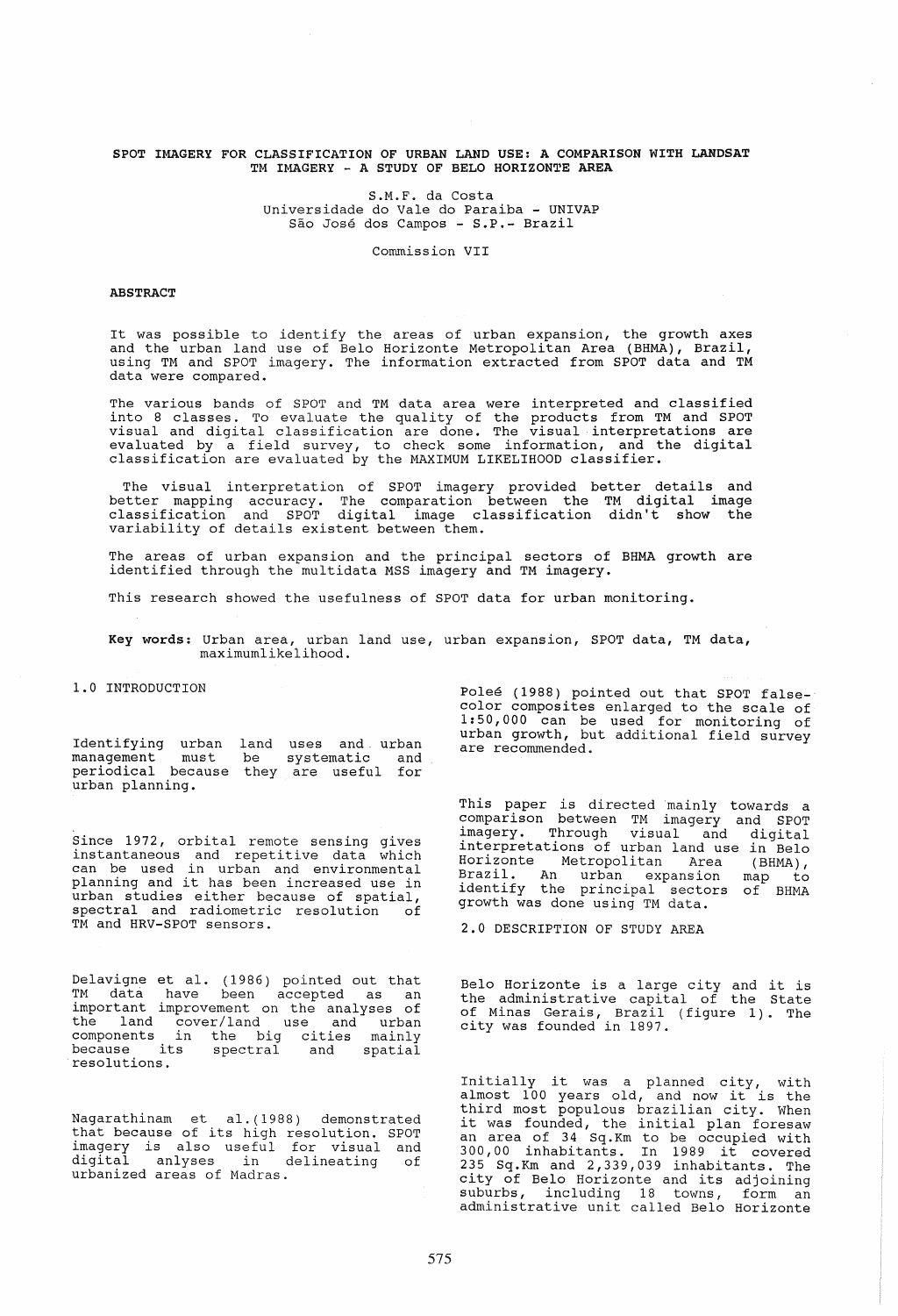

BELO HORIZONTE METROPOLITAN REGION, MG-BHMR

Figure 1 - Localization of study Area

Metropolitan Region, which occupies<br>total area of 5,849.8 Sq.Km. 1  $of$  5,849.8 Metropolitan Region, which occupies <mark>a</mark><br>total area of 5,849.8 Sq.Km. The<br>continuous urban space forms a geographic unit called Belo Rorizonte Area (BRMA) , which occupied of 409,13 Sq.Km in 1990. Metropolitan a total area

BHMA's shape was determined by elements of its physical geography and an initial<br>occupation factor related to mining occupation factor related activity.

It is located between a branch of Serra<br>do Curral and the São Francisco Curral and the São Francisco Depression. Serra do Curral, a mountain of the pre-cambrian age, is extended in a general east-west direction forming the city's southern limit, separating it from other administrative subunits. It contributes to the different phytophysionomical patterns, resulting in an environmental situation and ecological an environmental situation and ecological<br>effects affected by human interference (Maio, 1987).

At the foot of Serra do Curral there are lowered lands of sedimentary or crystalline nature, dominating the east and the north.

In this way, BHMA presents more factors

restrincting urban expansion to east than in other directions.

BHMA has a lot of urban occupation problems due to its complex and uneven terrain. Such occupation is already ferrain. Such occupation is already<br>responsible for extensive damage to the environment.

## 3.0 MATERIALS AND METHODS

SPOT and TM multispectral data on CCT<br>(computer compatible tape) and on paper were used for this study, at scale of urban the scale the urban contracted on paper at the beart (computer compatible tape) and were used for this study, 1:50,000, to identify classes land use. TM data on paper at expansion map.

Urban land use was divided into 8 categories (Table 1). Each class was used<br>to interpret the original image interpret the original information from TM data and SPOT data. The paper images were analysed and classified by visual interpretation.

The Maximum likelihood classifier was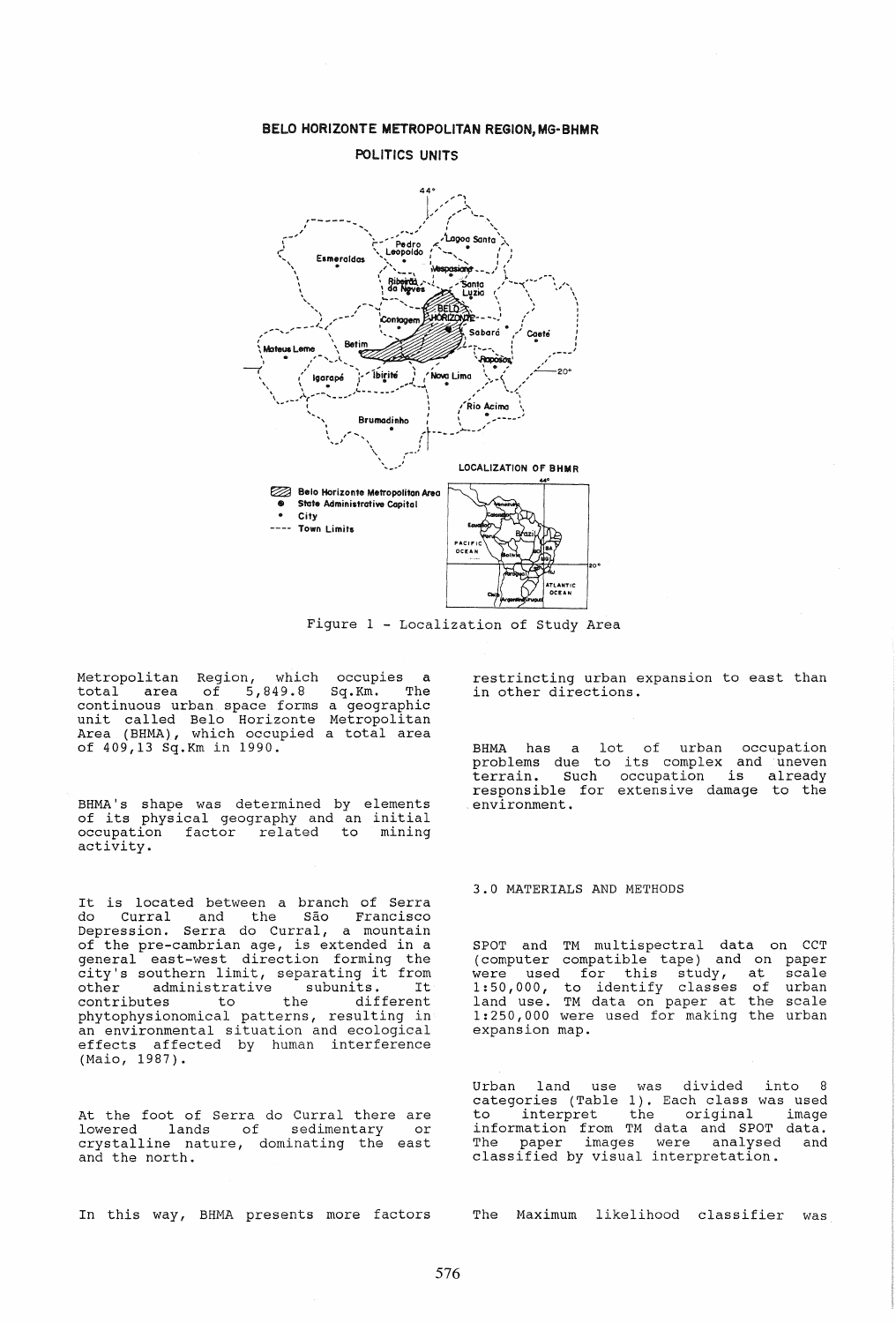done over digital information and the able by the argued by the average of fractions correctly classified pixels.

Ground truth information was collected for these classes and the TM map and the SPOT map were compared by a field survey. The field survey was carried out in BHMA to check the results.

The urban expansion map was digitalized to improve the results for each years: 1975, 1980, 1985 and 1985. It was done to identify the principal sectors of BHMA growth.

TABLE 1. Classes of Urban Land Use

- high density built up areas
- medium density built up areas
- low density built up areas
- vegetated areas
- open spaces
- water surfaces
- industrial areas
- mining areas

### 4.0 RESULTS AND DISCUSSION

#### 4.1 Urban Expansion of SHMA

BHMA has had a considerable urban area growth in 15 years. In 1975 it occupied an urban area of 246.30 Sq.Km and in 1990 an uiban area of 240.50 Sq. Km and In 1990<br>this area occupied 409.13 Sq. Km. It represents an increase of 66.12% , an<br>average of 4% per year

As we can see in figure 2, the greatest increase was between 1975 and 1980. The urban area of BHMA showed an increase of 32.2% during this period. The urban area<br>Showed an increase of 1,83%, the lowest increase rate, from 1985 to 1990.

This variation in the growth rate can be explained by economic reasons, seeing that between 1975 and 1980 the biggest cities in Brazil were still feeling the little economic brazilian increased that happened between 1970 and 1972. This economic increase had started to decline, too fast, and the end of 1980 could be caracterized by the economic recession that contained brazilian urban growth.

Figure 2 shows that the urban area of BHMA had showed more increase in northwest and north direction. Those<br>areas have the best conditions for urban occupation, regard to pedological, geological, geomorphological and declivit characteristics. Carvalho (1990 and 1985) demonstrated that the human occupation<br>was done without planning and it has caused many environment problems, as<br>slope slipping.

Belo Horlzonte Metropolitan Area is an appropriate area for urban occupation, the only problem is being the high declivity areas, which should be avoid and preserved as green spaces or water sources. But the reality is different. Construction has been done in many different places, indifferent to specific technical requirements due to the nature of the terrain.

#### 4.2 Digital Classification of Urban Land Use

In this part, it was first selected training set areas to realize the digital classification. After identifying the training set areas, classification statistics were generated. The statistics parameters of the training sets were used to classify the scene with the" maximum likelihood classifier.

Seven urban classes were identified from analyses of digital classification of SPOT imagery. The area of the high density core of BHMA corresponds to the center and some older areas. within this zone is located the business district as well as residencial zones interspersed with built up areas and houses.

Costa (1991) demonstrated that at this area the slope gradient increases from 2.6% to 100%, whereas altitude varies from 800 to 1,400 meters.

Immediately after the high density core there is a zone of medium anQ low density built up areas interspersed with some vegetated areas. In the periphery, not vegetated areas. In the peripher<sub>1</sub>, here identified, but also the extend and direction of urban growth can be traced.

Mining areas have also been classified but industrial areas haven't.

Simiiar zones were identified using TM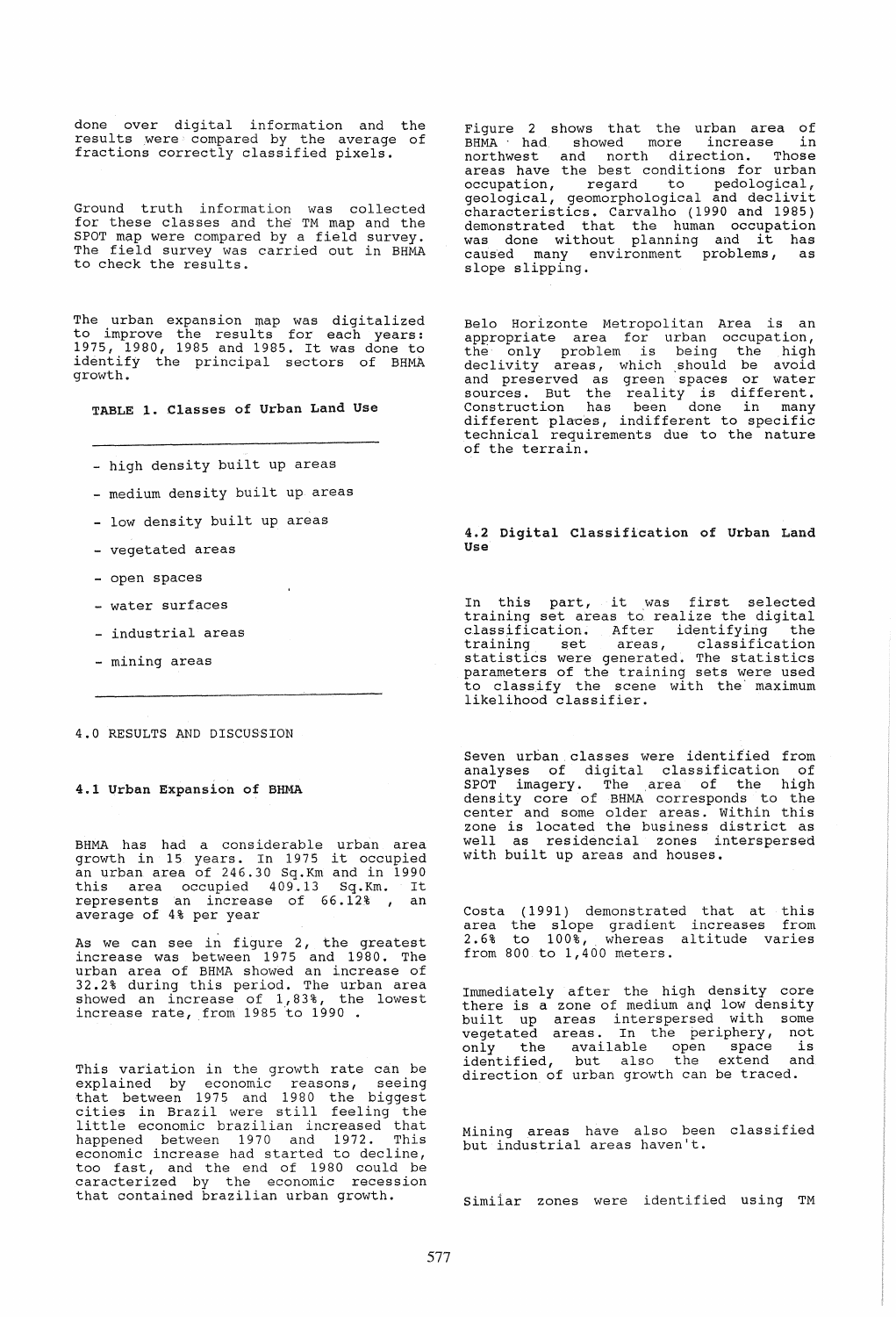

# URBANIZATION OF BELO HORIZONTE METROPOLITAN AREA

**Figure 2 - Expasion of Belo Horizonte Metropolitan Area: 1975/1980/1985/1990**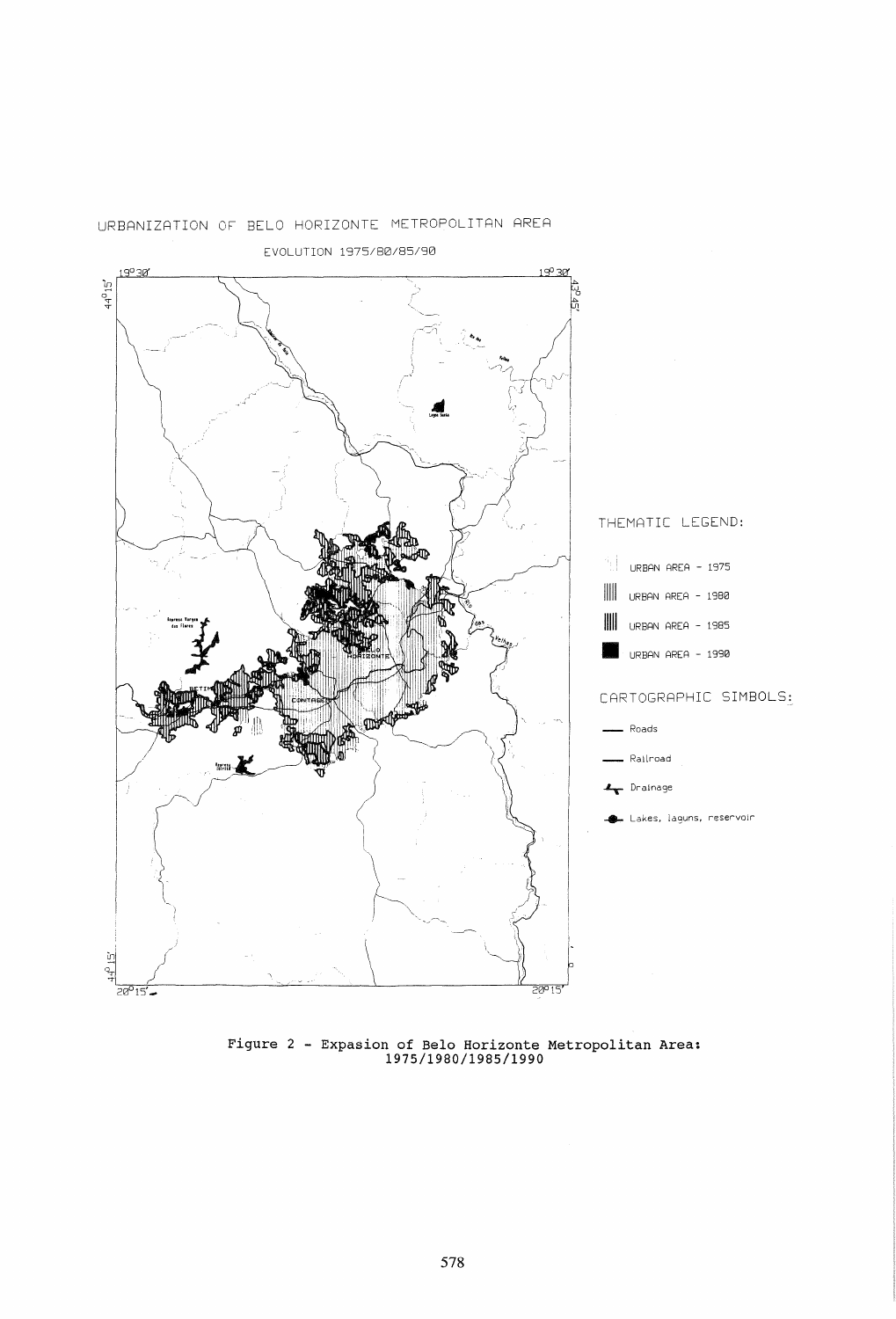imagery and the results were compared to asses the levels of accuracy, as following.

The urban area chosen for this study are<br>spectrally very close in nature integration and is very common some confusion at the digital classification.

But when a comparison is made between the SPOT and TM data (Table 2), we can see that the classified data of SPOT increase the accuracy in the vegetated areas, medium density built up areas, open spaces and water surfaces. TM classified image increase the accuracy in the high and low density built up areas and mining areas.

TABLE 2 - MATRIZ OF CLASSIFICATION

| MATRIZ OF CLASSIFICATION ACCURACY OF TM DATA |     |     |                    |     |                 |     |                |          |
|----------------------------------------------|-----|-----|--------------------|-----|-----------------|-----|----------------|----------|
|                                              | N   | 1   | $\overline{2}$     | 3   | 4 <sup>1</sup>  | 5.  | 6              | 7        |
| veget.areas                                  |     |     | $2.8$ 93.3 0.0     | 0.0 | 1.5             |     | $0.7$ $0.1$    | 1.6      |
| high density                                 |     |     | $2.5$ 1.8 77.2 9.3 |     | 1.2             | 1.3 | 4.4            | 2.2      |
| med. density                                 | 2.2 |     | $0.0$ 10.1 75.4    |     | 9.8             | 0.1 | 0.2            | 2.1      |
| low density                                  | 3.3 |     | $0.2 \quad 0.3$    |     | 9.5 76.4        | 5.3 | 0.1            | 4.9      |
| open spaces                                  | 6.4 | 0.7 | 0.7                |     | $0.8$ 41.8 41.8 |     | 0.2            | 0.2      |
| water surface 4.2                            |     | 1.3 | 1.6                | 0.0 | 2.0             |     | $0.7$ 90.2 0.0 |          |
| mining areas 0.3                             |     | 2.6 | 4.9                | 1.5 | 5.1             | 2.6 |                | 0.0 83.0 |
|                                              |     |     |                    |     |                 |     |                |          |

CLASSIFICATION ACCURACY= BO.47%

| MATRIZ OF CLASSIFICATION ACCURACY OF SPOT DATA |     |     |                    |            |                 |      |              |            |  |  |  |  |
|------------------------------------------------|-----|-----|--------------------|------------|-----------------|------|--------------|------------|--|--|--|--|
|                                                | N   |     | $\mathbf{2}$       | 3          | $\overline{4}$  | $+5$ | 6            | 7          |  |  |  |  |
| veget.areas                                    |     |     | $3.7$ 94.8 0.1 0.0 |            | 0.1             | 0.0  | 0.0          | 1.3        |  |  |  |  |
| high density                                   | 3.8 |     | $0.0$ 47.0 15.9    |            | 0.9             |      | $0.5$ 24.5   | 7.4        |  |  |  |  |
| med.density                                    | 0.7 | 0.0 |                    | $3.9$ 84.8 | 3.8             | 0.0  | 0.1          | 6.8        |  |  |  |  |
| low density                                    | 2.0 | 0.0 | 0.2                |            | 7.4 67.4        | 6.6  |              | 0.0 16.4   |  |  |  |  |
| open spaces                                    | 5.6 | 0.0 | 0.0                |            | $0.0$ 14.3 80.1 |      | 0.0          | 0.0        |  |  |  |  |
| water surface                                  | 0:0 | 0.0 | 1.6                | 1.0        | 1.6             |      | $0.0$ $91.8$ | 3.9        |  |  |  |  |
| mining areas                                   | 1.2 |     | 5.8 10.7 31.5 13.4 |            |                 | 0.4  |              | $1.6$ 35.3 |  |  |  |  |

CLASSIFICATION ACCURACY= 73.11%

Despite the results, the digital classification didn't show the separabili ty between TM and SPOT datas. It was dued to complexity of urban It was dued to complexity of dibantargets (as vegetated areas, asphalt and concrete) and they are spectrally very close in nature integration, making very difficult to classify urban areas.

4.3 Visual Interpretation of Urban Land Use

The urban environment is very complex, as was showed before.

But visual interpretation has some differences comparing to digital classification. The human feeling can perceive more important details than a computer. For example, a texture pattern, tone, colors and the spacial continuity is very important to define urban classes and it can be noted by human eyes.

Therefore, in visual classification is possible to see the differences between TM and SPOT data.

At the SPOT mapping the high density build up is better defined than at TM xaria ap is sector actrica enan ac in map (13.54 Sq.Km to SPOT and 20.0 Sq.Km to TM) but at checking field we can see that it corresponds to the reali ty, including the medium density build up and the low density build up.

Some industrial areas were checking and it was concluded that at TM mapping it was superestimated and in SPOT mapping it almost corresponded to real area. Mining it<br>almost corresponded to real area. Mining<br>areas were better defined at TM map than SPOT map.

Comparing the SPOT map with field checking, principal higher density built<br>up areas (including high and medium up areas (including high and medium denisty) correspond to principal administrative cities of BHMA: Belo Horizonte, Contagem and Betim. It was dued to the improve of spatial resolution of SPOT image, which eliminates the of SPOT image, which eliminates<br>boundary pixels misclassification.

Vegetated areas were better traced at TM map. It was due of its better spectral resolution.

5. CONCLUSION

This study presents a mapping of urban land use throught TM/LANDSAT data and HRV-SPOT data, which proved to be of great value. SPOT imagery was found to be useful for visual analysis in delineating urbanized areas.

It was showed that tone, colors and texture differences are sufficient for visual classification of urban land use. Areas with a specific combination of those three factors were possible to be those three factors were possible to be<br>identified on the image and it facilitated the identification of urban land use classes.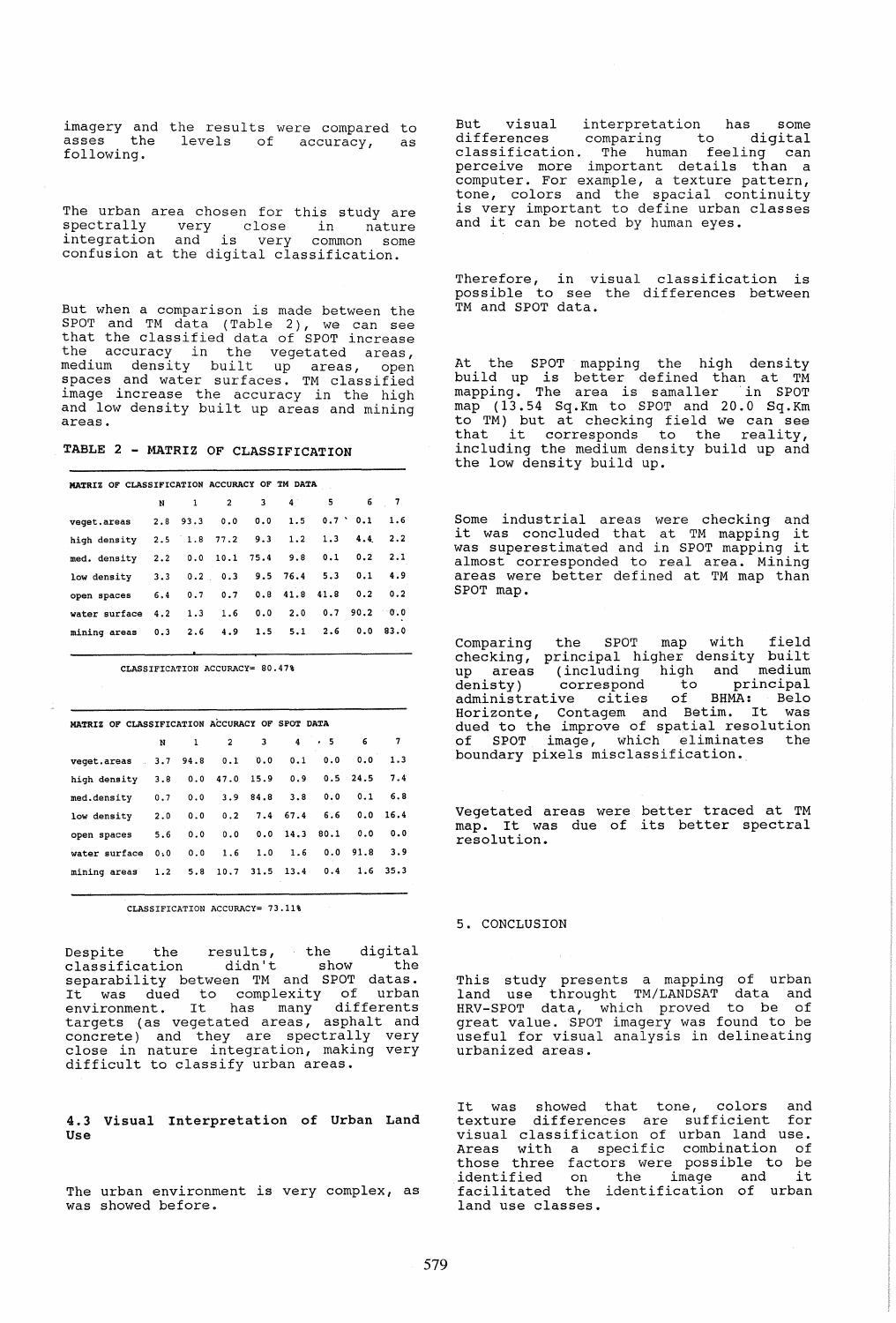The comparison between Tm digital image classification classification variability of details existent between them. and Spot digital image<br>didn't show the

## 6. REFERENCES

Costa, S.M.F. da, 1991. Orbital remote senslng applied to urban environmental impact - a case study. In: Int. Symp. on<br>Rem. Sens. of Env., Rio de Janeiro-Brazil, mimeo.

Delavigne, R.; Thibault, C.; Lenco, M.; Mariette, V. 1987. Using of TM data to study and manage the urban environment of the big cities: Paris Region. mimeo.

Carvalho, E.T., 1985a. Aspectos geo16gicos-tectonicos e suas relagoes com elementos da natureza s6cio-economica e cultural no sitio urbano de Belo Horizonte. In: Simp6sio Situagao Ambiental e Qualidade de Vida na Regiao Metroolitana de Belo Horizonte -MG, Belo Horizonte-Brazil, pp 21-55.

\_\_\_\_\_\_\_\_,1990b. In Simpósio Americano Sobre Risco Geol6gico Belo Horizonte-Brazil, pp 66-77. Latino Urbano,

Maio, C.R., 1987. Compartimentação geoambiental da Regiao Metropolitana de Belo Horizonte (MG). In: Revista Brasileira de Geografia, 49(2): 117-137, Ap/jun, Brazil.

Nagarathinam, V.; Jayagoba, K. Marutachalam, M.; Panchanathan, S.; Palanivelu, R., 1988. Urban monitoring using SPOT imagery- a case study. In: Int. Arch. Photogramm. Remote Sensing., Kyoto-Japan, Vol. VII, pp. 322-328.

Poleé, V.F.L., 1988. Detection of city growth areas using SPOT image interpretation. In: Int. Arch. Photogramm. Remote Sensing., Kyoto-Japan, Vol. VII, pp. 351-364.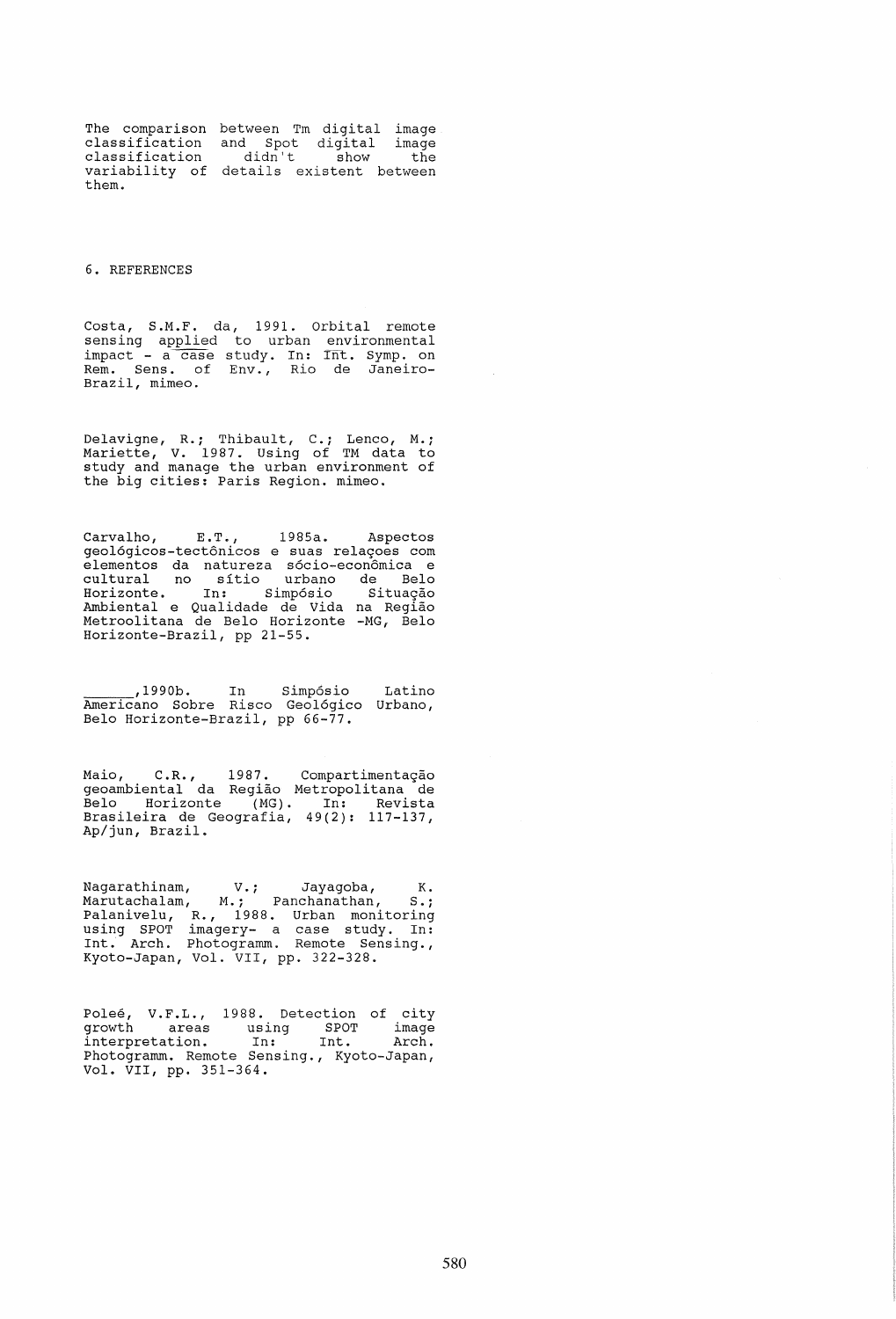